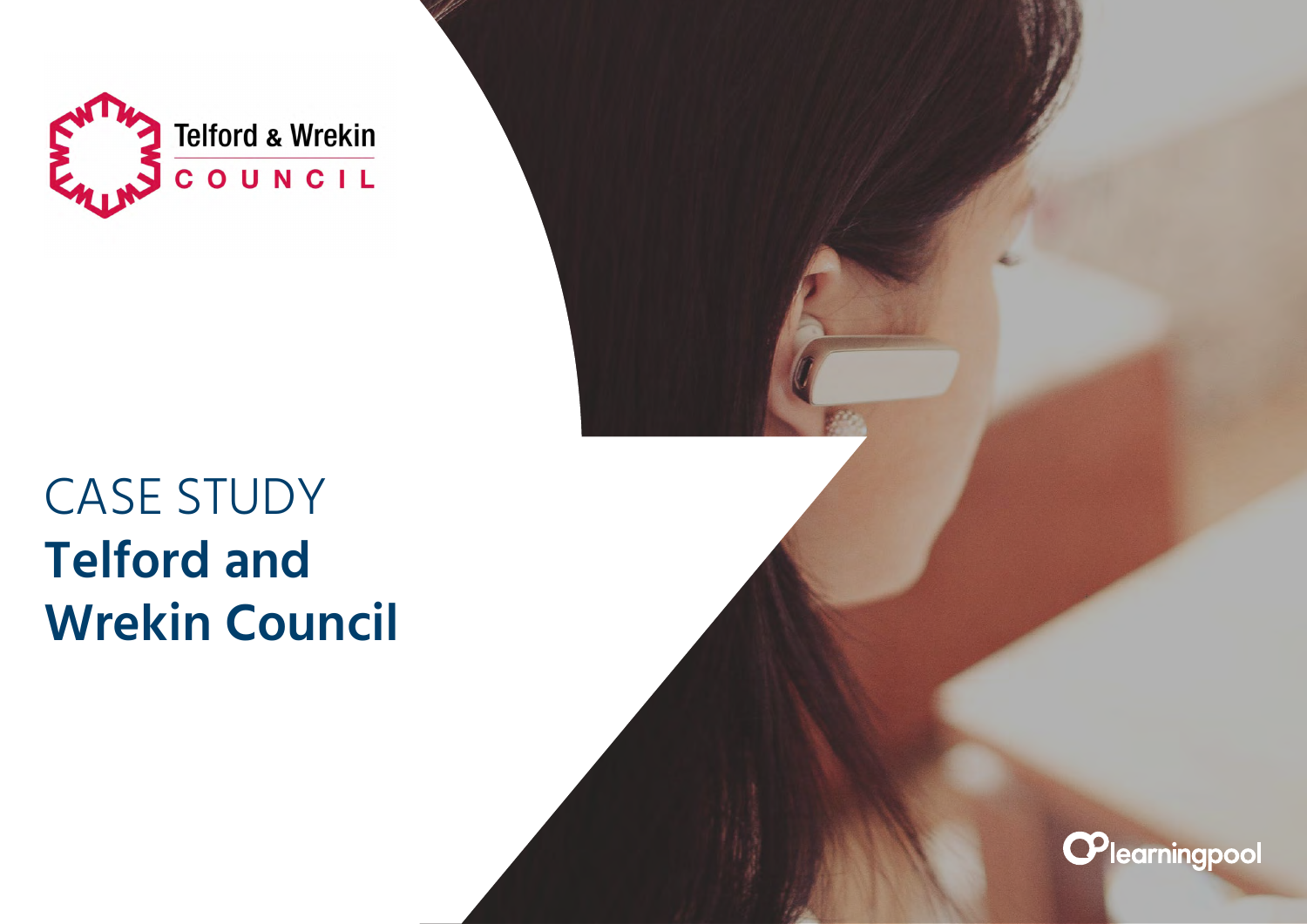## **Challenge**

Following the results of a mystery customer exercise across Telford and Wrekin Council, the Senior Management Team identified a need for customer service training under the organisational priority of 'making every contact count.

In the past, customer service training would have been delivered as a classroom event at Telford and Wrekin Council and not all teams would have attended. By creating an online training programme, the course content could be made available for all staff and made relevant to as many council services as possible.



## Solution

Creating diverse scenarios and engaging subject matter that all employees would benefit from was key. Producing bite-sized video clips designed to fit into specific sections of each of the courses and enabling each video to reinforce the learning would appeal to a variety of staff with differing learning styles and IT abilities.

The content was split into three courses followed by a quiz on their learning management system. Scenarios were scripted and filmed twice by the college students, capturing an inappropriate response and the recommended response using best practice and Customer Charter guidelines.

The "wrong response" showed what it feels like to receive poor customer service and asked learners to identify what was wrong. Then showing the "right response", learners were asked to compare their answers to the recommended actions.

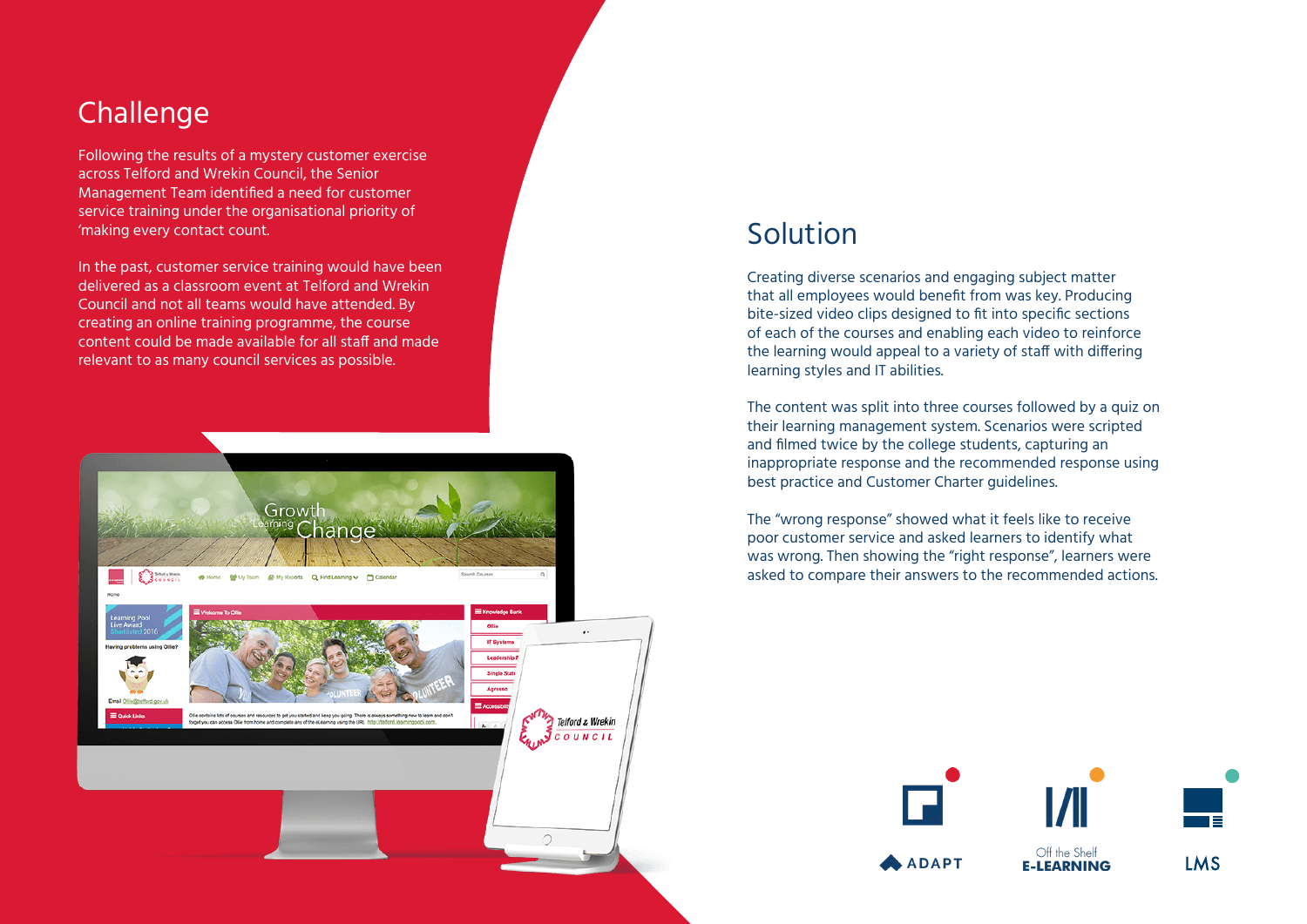## Impact and Results

To encourage the learners to complete the online training, pop-ups greeted staff when they signed on to their network account, once a month for the first three months of the course being live, reminding them of the learning.

As well as allowing college students to practice their skills in a workplace setting, those involved were invited to a presentation evening where they met Senior Managers and Councillors and were presented with Certificates marking their hard work. The project has not only delivered an interactive and engaging bespoke Customer Service programme, it has also strengthened relationships with a key local partner who the council plan to work with again in the future. Feedback has been positive from across the organisation and course completions to date have totalled 2,247.

It's included for all staff induction, the course helps to reinforce the importance of customer service in the organisation and prioritise "Making Every Contact Count".

It would have been logistically and financially impossible to deliver the estimated 60 conventional face-to-face sessions, and delivering the training via e-learning successfully cut costs by 50%.